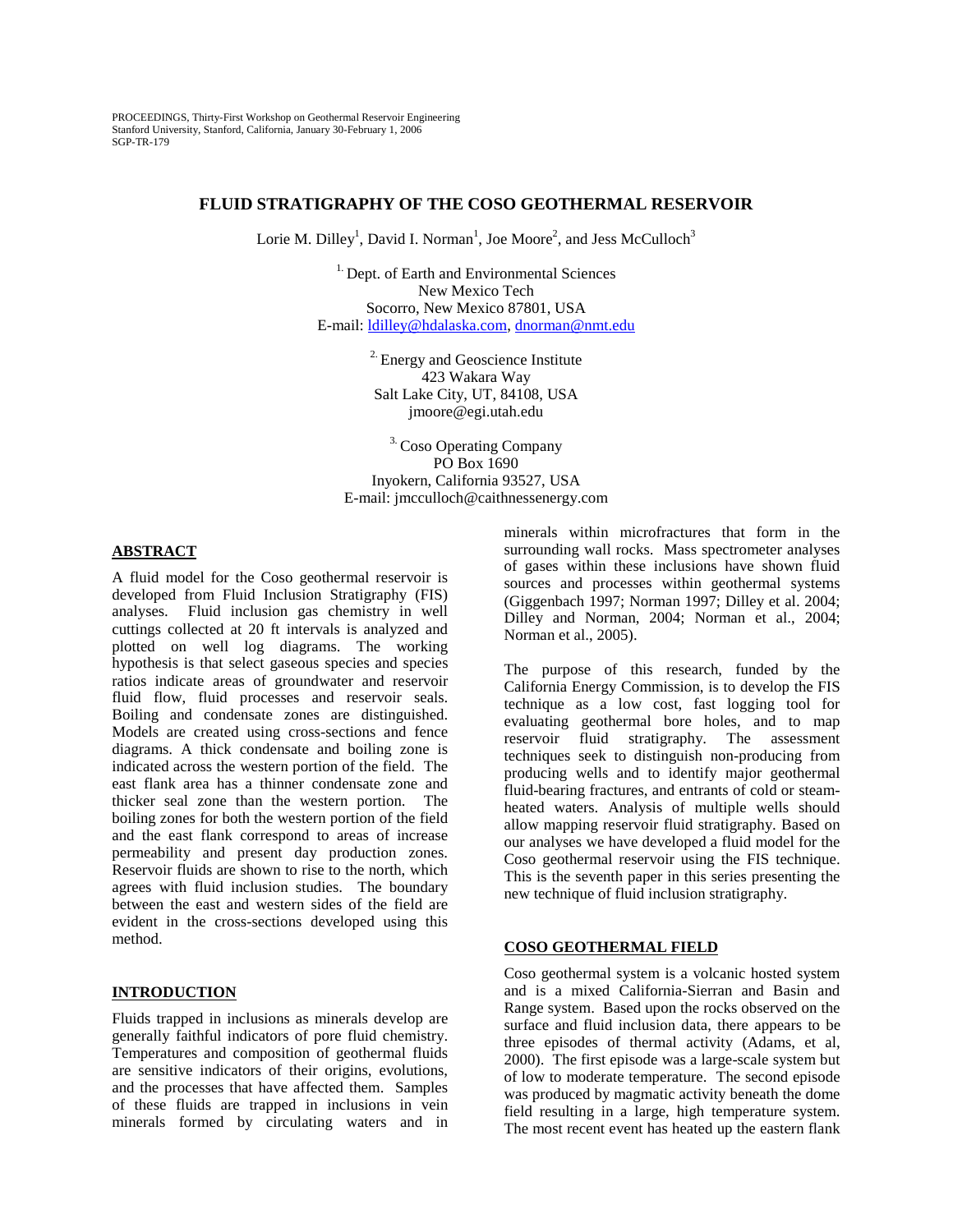by 100º C and reactivated the high temperature center beneath the southern part of the field. The present day geothermal system is partitioned into at least two reservoirs that are weakly connected. Chemical and fluid inclusion data suggest that fluids move up and outward from the southern section of the field towards the north and east (Moore, et al, 1989).

# **METHODS**

Since the project started in 2004, we have analyzed a total of 15 wells from the Coso Geothermal Field (Figure 1). For each well, splits of 10 to 20 grams were taken from drill cuttings at 20-foot intervals throughout each well. Over 5,000 samples were submitted to Fluid Inclusion Technology laboratory for analyses. Analyses are performed by first cleaning the samples, if necessary, then crushing a gram-size sample in a vacuum. The volatiles released are pumped through multiple quadrupole mass spectrometers where molecular compounds are ionized and separated according to the mass/charge ratio. Electronic multipliers detect the signal, which is processed creating a mass spectrum for each sample. The output data for each sample is the magnitude of mass peaks for masses 2 to 180. A volatile like  $CO<sub>2</sub>$  has a gram formula weight of 44 and will be measured by a peak at mass 44. FIT returned the raw data within three weeks, however upon request this time can be reduced to a few days.



*Figure 1. Map of the Coso Geothermal Field showing the cross-section and well locations (After Moore, 2005).* 

The FIT data was presented to us for interpretation. Logs and some limited well information such as

production fluid temperature or rock types were provided after the preliminary analysis for several of the wells. Based on the previous work with the first four wells and subsequent work with core samples and the additional 11 wells, we have been able to show that certain gas ratios indicate certain present day fluid types as well as present day fractures (Dilley and Norman, 2004; Dilley et al, 2004).

Rockware® program Logger was used to plot for each well two types of mud log diagrams (Norman et al, 2005). One diagram displays mass peaks, which provides information on the relative concentrations of a gaseous species down hole. The other diagram plots gas ratios and species that are used to interpret fluid types. The species of interest are the principal gaseous species in geothermal fluids and trace hydrocarbon species, which include  $H_2$ , He, CH<sub>4</sub>,  $H_2O$ ,  $N_2$ ,  $H_2S$ , Ar,  $CO_2$ ,  $C_2H_4$ ,  $C_2H_6$ ,  $C_3H_6$ ,  $C_3H_8$ ,  $C_4H_8$ ,  $C_4H_{10}$  benzene, and toluene. Analysis of Coso fluid inclusion gases and analyses of early well gas chemistry indicate production fluids have magmatic  $N_2/Ar$  ratios and low  $CO_2/CH_4$ ; hence these ratios are used to identify high-temperature reservoir fluids. Gas ratios and sums that are used, and their interpretations are as follows:

- Reservoir fluids are indicated by  $N_2/Ar$ (mass  $28/mass$  40) > 200,  $CO_2/CH_4$  (mass 44/mass 16) > 4,  $(N_2/Ar + CO_2/CH_2)$ (propane/propene (mass 43/mass 39)) termed Ratio 1, and  $(N_2/Ar + CO_2/N_2)$  called Ratio 2.
- Shallow Meteoric fluids are indicated by  $N_2/Ar$  ratios < 200,  $CO_2/CH_4$  < 4, propane/propene  $>1$ , and  $1/Ratio$   $1 > 0.5$
- Steam heated waters have elevated  $H_2S$  and  $H_2S/N_2$  and sometimes elevated  $CO_2/N_2$ . Elevated  $CO<sub>2</sub>/N<sub>2</sub>$  is common in deep reservoir waters that can condense magmatic volatiles. We expect that steam-heated waters will have magmatic mass 28/ 40 ratios because the condensed fluids are a source from boiling deep production fluids.
- Mixed fluids are indicated by a combination of the various ratios mentioned above.
- Boiling and gas caps are indicated by high gas/water ratios and by high total gas.
- Seals are areas that show little to no peaks for any of the compounds. It is assumed that this indicates little fluid flow through these areas.

Figure 2 presents the two well logs for Well 2. Based on the above, an interpretation of fluid types and seal locations was made for each well. For the first four wells these interpretations were checked against temperature logs and based on knowledge from Coso geologist appears to indicate reservoir conditions.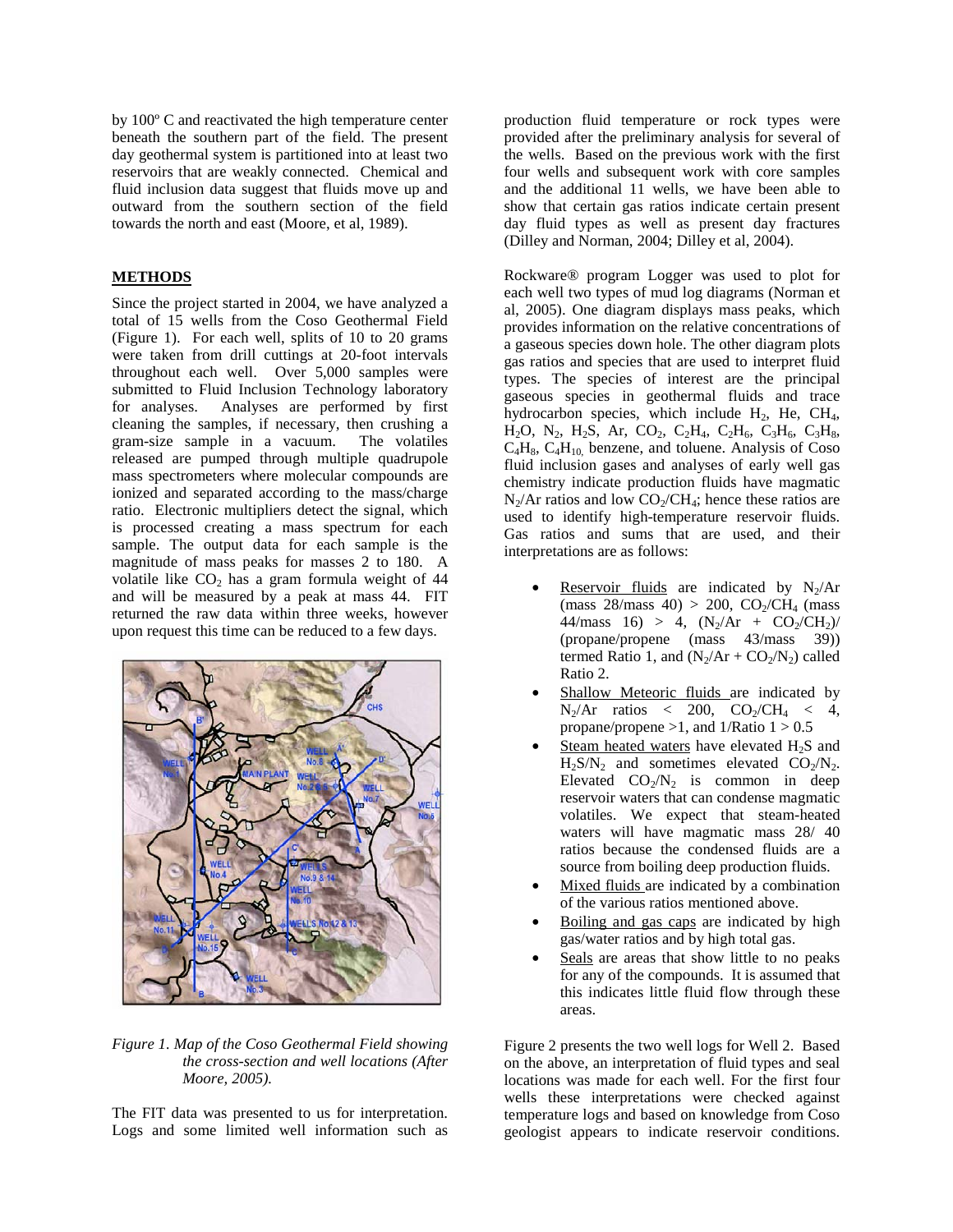Subsequent wells were checked against temperature logs and other information from other studies. From these interpretations the cross-sections for four separate sections of the field were developed.



*Figure 2: Well logs for Well 2. Note the large organic peaks near the surface indicating shallow meteoric fluids and the high N2/Ar and CO2/CH4 ratios at depth indicating reservoir fluids.* 

# **EAST FLANK**

Figure 3 presents a cross-section developed for the area of the field known as the East Flank. Four wells were studied from this area, Wells 2, 5, 7 and 8. Wells 2 and 7 are considered moderate to large producers. Well 8 is currently an injection well. Well 5 was sampled for FIS analysis during the drilling process and is a moderate to large producer.

It can be seen in Figure 3 that a seal occurs separating the shallow meteoric fluids from a steam/condensate zone and a mixed fluid zone. Below zones is an area interpreted to represent fluids that have undergone boiling. The boiling limit was define as the area were gas/water ratios changed significantly and high amounts of various gases such as  $CO<sub>2</sub>$ , N<sub>2</sub>, and CH<sub>4</sub> are present in the fluid inclusion gas chemistry. These fluids are considered reservoir fluids. On the East Flank the reservoir fluids have a magmatic

derived component. Typically these fluids have high amounts of nitrogen and carbon dioxide. The production zone lies below the boiling limit and within the reservoir fluids.

Well #8 is an injection well. The fluid inclusion gas chemistry indicates that the majority of fluids within the well are shallow meteoric fluids. There is some evidence for boiling and reservoir fluids at shallower depths than in the other wells along the East Flank. The boiling limit at approximately 5,100 feet in depth, determined from the fluid inclusion gas chemistry for this well is within 200 feet of an increase in homogenization temperatures from fluid inclusion work conducted by Kovac, et al, 2005 for this well. For this well this level also corresponds to a change in rock type from diorites and granodiorites to granites.



*Figure 3: Cross-section based on FIS of the East Flank area.* 

### **WESTERN EDGE**

Figure 4 presents a cross-section developed for the western edge of the field. Three wells were placed along this cross-section: Well 1, 4 and 11. Well 11 is the deepest well we have interpreted in the study extending to approximately 9,000 feet below sea level in elevation. Wells 1 and 4 are moderate producers. Well 11 is an injection well. It is hot however, the permeability is low. Well 4 was one of the first wells to be interpreted and was included in the study to determine if cold water entrances could be determined from the fluid inclusion gas chemistry. Based on previous work reported in Dilley, et al, 2004, there is a correlation between the fluid inclusion gas chemistry indicating meteoric water entrances and reductions in the temperature log. Thus we interpret the occurrence of fluids with a meteoric signature in a zone dominated by reservoir fluid gas chemistry as a cold water entrance.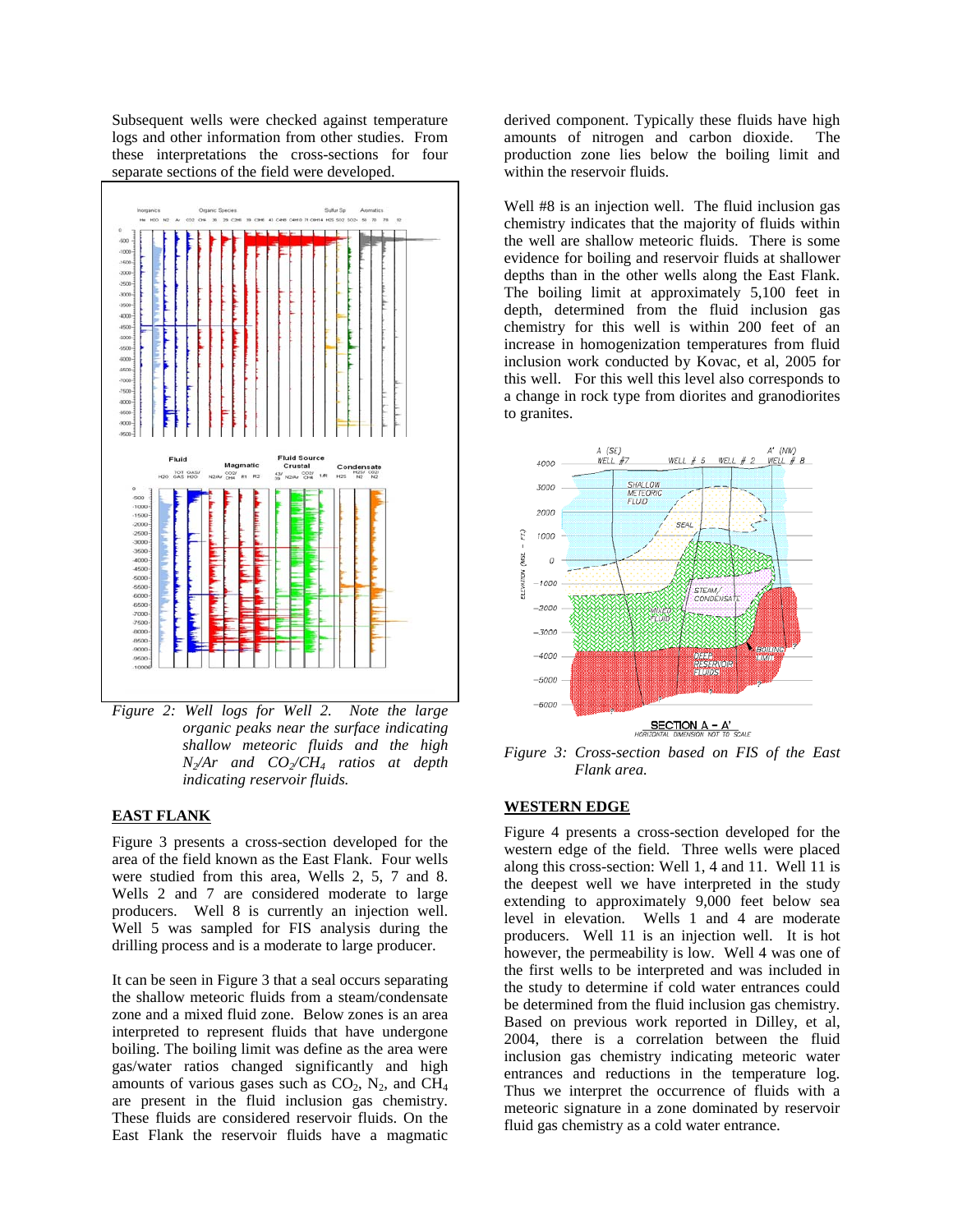

*Figure 4: Cross-section based on FIS of the western edge of the Coso field. Well 1 is to the north end of the field.* 

From the cross-section there appears to be a rise in the deep reservoir fluids and the steam/condensate zone from the south (Well 11) to the north (Well 1). This cross-section is similar to the cross-section of homogenization temperatures and salinities shown in Figure 5. This cross-section is presented in Adams, et al, 2000 and was prepared from fluid inclusion studies by Joe Moore and Dave Norman. The low salinity fluids, Th $\sim$  150-200 C fluids are interpreted as steam condensate fluids, and their location corresponds well to our interpreted steam/condensate zone. Adams et al (2000) high salinity, hightemperature fluids are interpreted as reservoir fluids and the location of these fluids match the location of our reservoir fluids.

It was further suggested in the Adams paper that there was a change between the early and modern systems with the disappearance of the low-salinity groundwater since the last pluvial period in the area around 10,000 years ago. From the fluid inclusion gas chemistry, the area indicated in Figure 4 as shallow meteoric fluid has low  $N_2/Ar$  and low  $CO_2/CH_4$  ratios suggesting meteoric fluid rich in organic compounds that commonly include organic species as butane, propane, and ethylene. The organic signature is thought to be playa waters that fed the system in the past.

# **MIDDLE SOUTHERN PORTION**

Figure 6 presents the cross-section developed for the middle southern portion of the field. Noticeable is a significant seal and lack of geothermal reservoir



*Figure 5: North-south cross-sections of the reservoir prepared based on fluid inclusion studies in 1999/2000 in Adams et al, 2000. A) Maximum fluid-inclusion homogenization temperatures and B) maximum salinities of inclusion in weight percent NaCl equivalent. A on the cross-section is to the north and A' is to the south.* 



*Figure 6: Cross-section based on FIS of the middle southern portion of the Coso field.*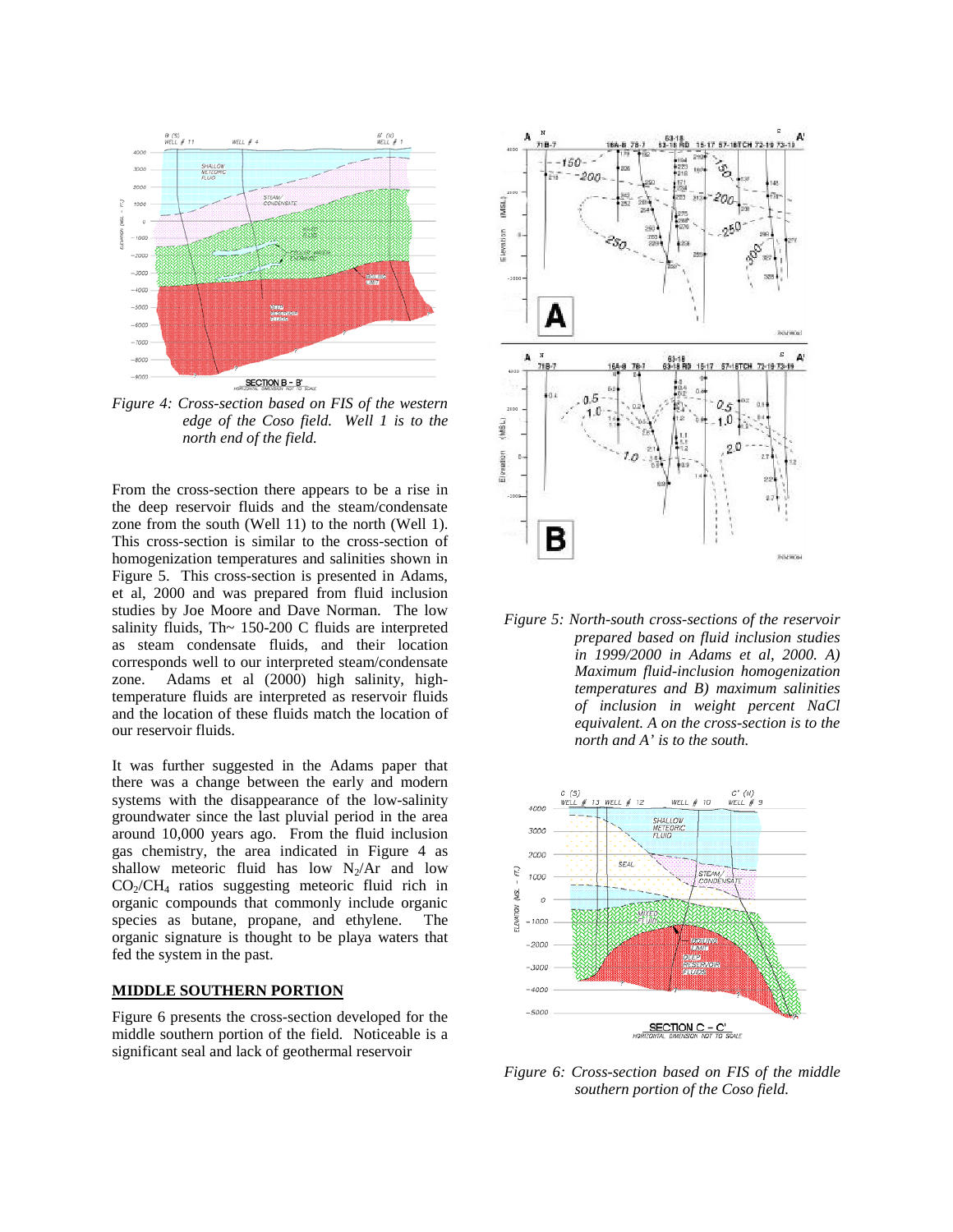

*Figure 7: Cross-section based on FIS diagonally across the Coso field from the southwest to the northeast.*

fluids in Wells 12 and 13. Wells 9 and 10 show an isolated steam/condensate zone. This at first glance appears incorrect. However, the occurrence of the Section C-C' steam condensate is explained by Section D-D' (Figure 7). Figure 7 shows that the steam/condensate zone is connected more to the south-western portion of the field and not to the underlying reservoir fluids in Wells 9 and 10. The steam/condensate zone flows over the seal.

It is unknown whether the East Flank is connected to the rest of the field as suggested in Figure 7 or if it is isolated by some fault structure. The deep reservoir fluid and boiling limit appears to rise up from the south to the middle portion of the field. The seal that started in the middle portion of the field as shown in Figure 6 and 7 appears to continue across the field and occurs in the East Flank. Based on the elevation of the seal there may be a fault that occurs where the seal rises near the East Flank wells. The steam/condensate zone on the East Flank does not appear to be connected to the rest of the field further suggesting a fault of isolation of the East Flank.

# **CONCLUSIONS**

Based on fluid inclusion gas chemistry and the Fluid Inclusion Stratigraphy method several cross-sections were developed for the Coso geothermal field. These

cross-sections show reasonable match from well to well showing a Fluid Stratigraphy, and the results agree well with prior fluid inclusion studies.

The sections show a rise in the reservoir fluids from the southwestern section of the reservoir towards the middle and north. This rise in the deep reservoir fluids is evident in Wells 11, and 9 (Figure 7) and in Well 1 (Figure 4). A seal starting in the middle portion of the field continues to the East Flank, however based on seal elevations it appears there may be a fault offsetting the East Flank from the rest of the field.

Steam/Condensate zones are shown to occur along the western side of the field and appear to migrate over the seal toward the middle of the field, further suggesting a fault or isolation of the East Flank.

# **REFERENCES**

- Adams, M.C., Moore, J.N., Bjornstad, S., and Norman, D.I. (2000), Geologic history of the Coso geothermal system: *Proceedings: World Geothermal Congress,Kyushu-Tohoku, Japan, 2000,* 2463-2469.
- Blamey, N., Norman, David I. (2002). New Interpretations of Geothermal Fluid Inclusion Volatiles: Ar/He and N2/Ar ratios - A Better